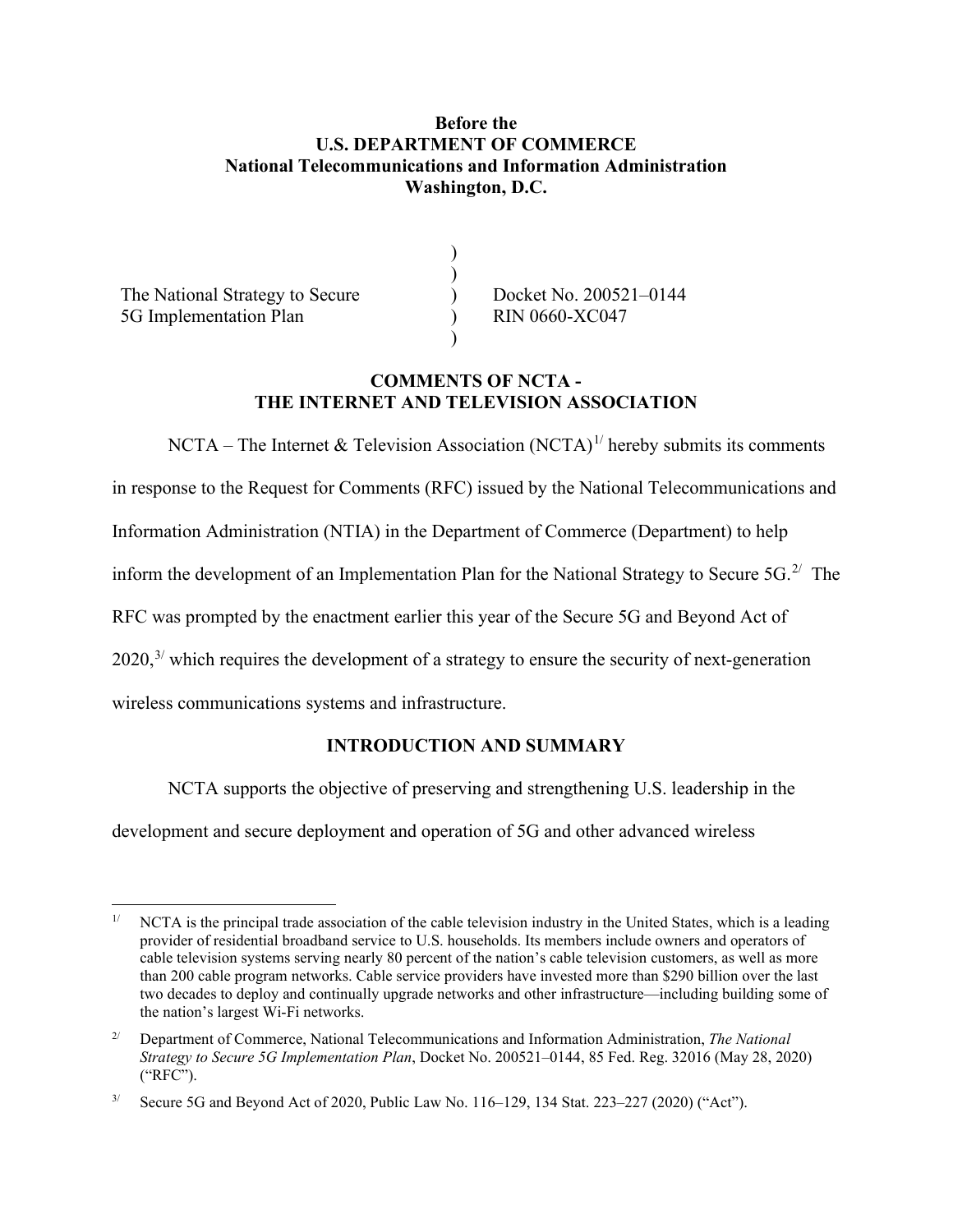communications systems and infrastructure. Its member companies play a key role in the broader 5G infrastructure and ecosystem. For example, cable companies will provide wireline backhaul to networks for 5G traffic and services and will offer 5G services as Mobile Virtual Network Operators (MVNOs). Importantly, 5G is not the only advanced wireless communications technology available to Americans. Next-generation Wi-Fi is already offered using existing unlicensed spectrum bands and will be boosted by the Federal Communications Commission's (FCC) recent decision to make spectrum in the 6 GHz band available for unlicensed use. Wi-Fi carries over half of U.S. internet traffic, and now more than ever before Americans are using Wi-Fi to work and learn from home, shop for essentials, and connect with doctors and loved ones. Moreover, Wi-Fi will be an important part of the 5G ecosystem, with one estimate projecting that over 70% of 5G traffic will be offloaded to a Wi-Fi network by 2022.<sup>[4/](#page-1-0)</sup> Federal policy should support and promote the considerable innovation taking place not just in 5G wireless networks, but also in wireline and Wi-Fi networks that are involved in transmitting the vast majority of wireless voice and data transmissions.

The breadth of the ecosystem undergirding 5G and other next-generation wireless communications systems and infrastructure – encompassing spectrum, small cell antenna equipment, poles, towers and other siting facilities, core radio networks, backhaul facilities, wireline networks, and Wi-Fi networking equipment – underscores the importance of crafting an implementation plan that is technology- and business model-neutral and based upon voluntary best practices developed through multi-stakeholder practices. The Administration's policies should promote security and innovation at all layers of this ecosystem, by drawing upon the success of security initiatives and frameworks emerging from a variety of ongoing multi-

<span id="page-1-0"></span>See infra at text accompanying n. 13.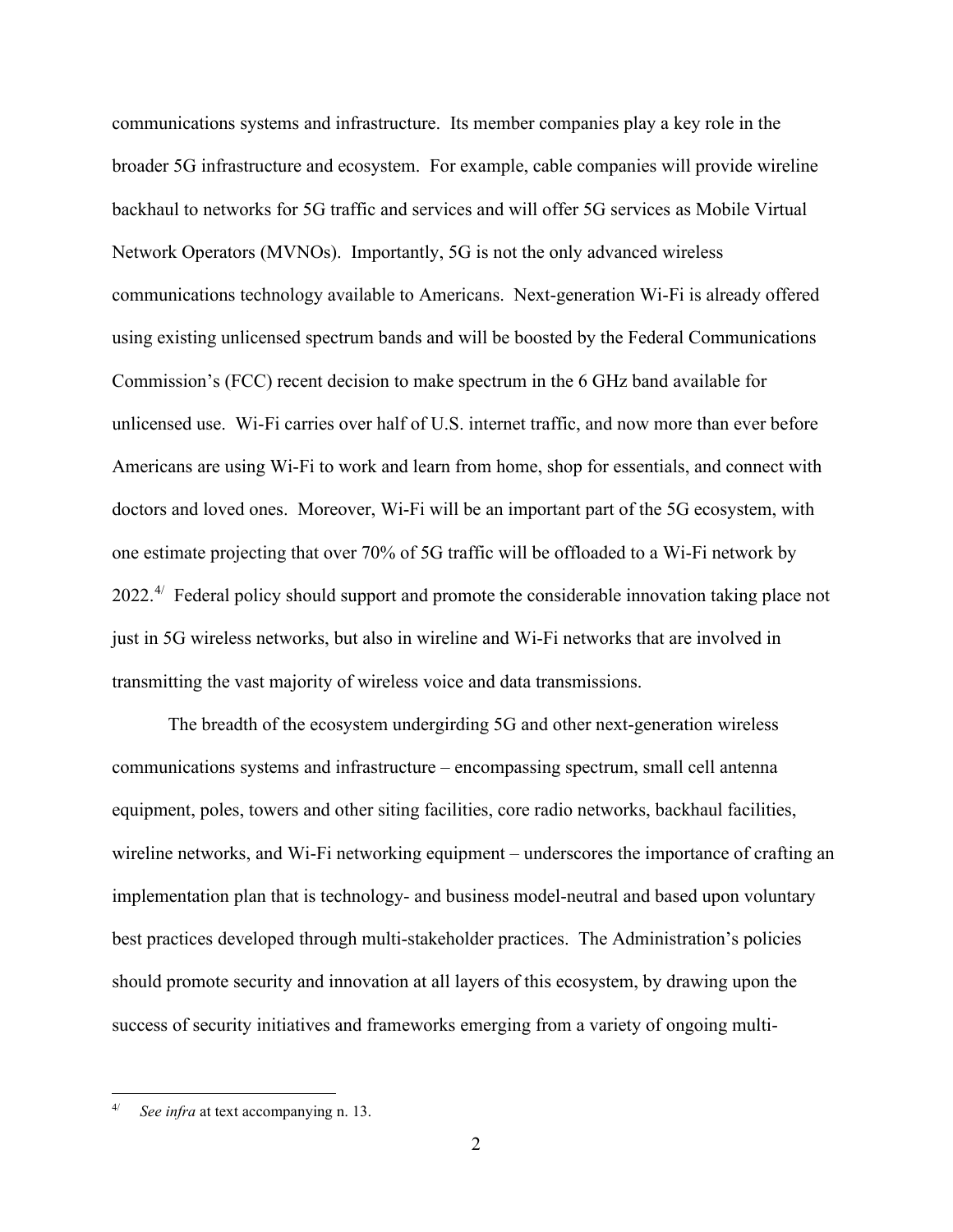stakeholder, public-private partnerships. The plan emerging from this proceeding also should promote competition and vendor diversity and encourage U.S. global leadership in standards and specifications work, including work based upon open security principles.

The Administration should ensure that rules under consideration in other proceedings do not inadvertently or unnecessarily hamper research and development (R&D), technical specification and standards work, and product testing required to preserve U.S. technology leadership in advanced communications systems and infrastructure. In conjunction with its rulemaking to implement the directives in Executive Order 13873 regarding supply chain risks arising from information and communications technology and services (ICTS), the Department should ensure that constraints on ICTS transactions do not encompass R&D, standards-setting and specifications work, and product testing activities and agreements.

The Department recently amended its rules to clarify that participating in certain standards-setting activities with Huawei, notwithstanding its inclusion on the prohibited Entity List, would not trigger a license requirement or other constraints associated with interacting with a company on the Entity List.<sup>[5/](#page-2-0)</sup> This decision is a step in the right direction that wisely recognizes the importance of preserving and strengthening U.S. global leadership by ensuring that American companies may freely participate in world-wide standards-setting activities. The Department should ensure that its policies developed in this and related proceedings likewise promote – and do not hinder – substantial involvement by U.S. companies in setting the standards and specifications that will be used to effectuate security worldwide for 5G and other advanced wireless communications systems and infrastructure.

<span id="page-2-0"></span><sup>5/</sup> Press Release, *Commerce Clears Way for U.S. Companies to More Fully Engage in Tech Standards-Development Bodies,* Department of Commerce (June 15, 2020), [https://www.commerce.gov/news/press](https://www.commerce.gov/news/press-releases/2020/06/commerce-clears-way-us-companies-more-fully-engage-tech-standards)[releases/2020/06/commerce-clears-way-us-companies-more-fully-engage-tech-standards.](https://www.commerce.gov/news/press-releases/2020/06/commerce-clears-way-us-companies-more-fully-engage-tech-standards)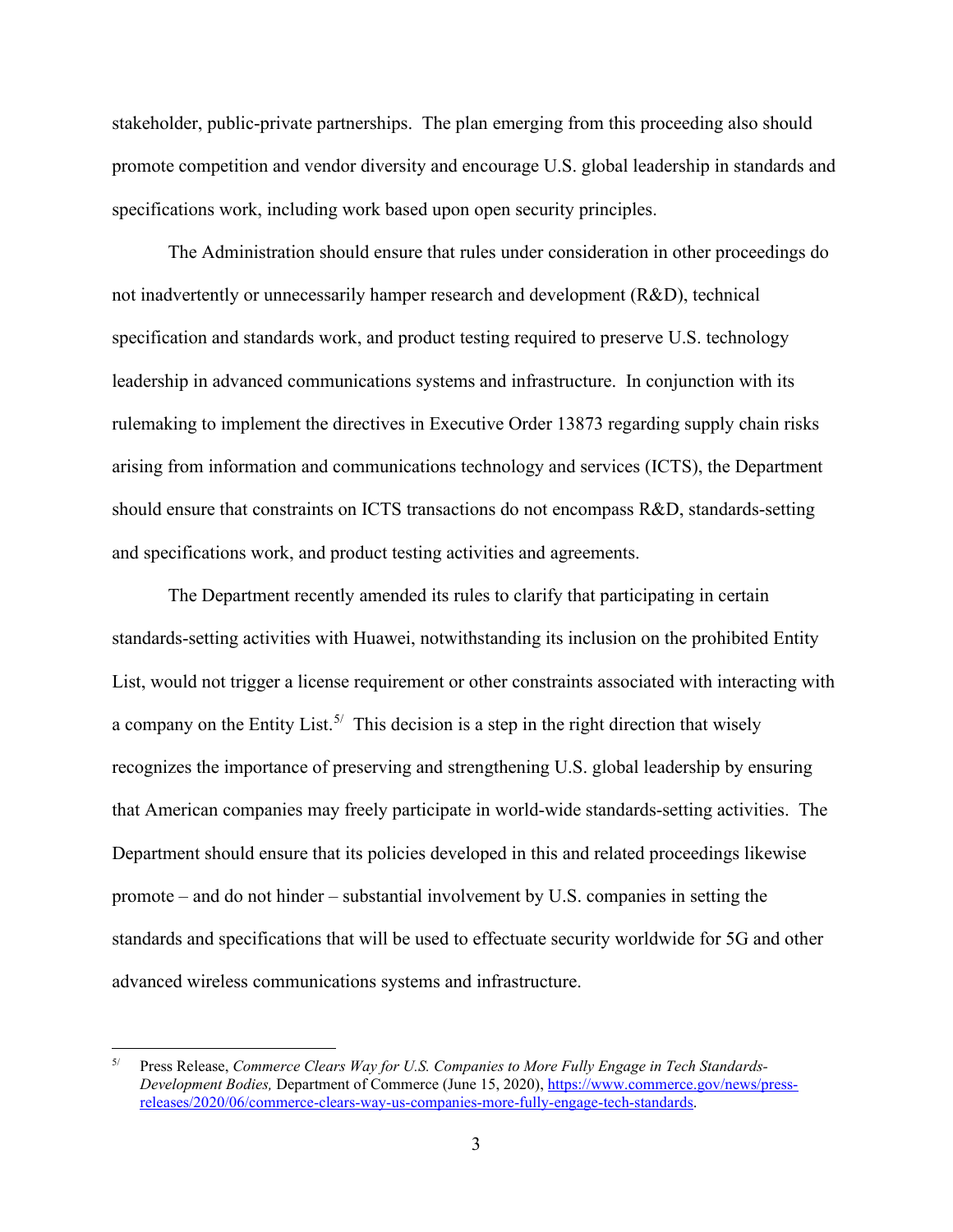## **I. ANY 5G STRATEGY SHOULD BE TECHNOLOGY-NEUTRAL AND PROMOTE DEPLOYMENT OF ALL ELEMENTS OF NEXT-GENERATION WIRELINE AND WIRELESS COMMUNICATIONS SYSTEMS AND INFRASTRUCTURE**

The cable industry is a key part of the 5G ecosystem and a significant provider of nextgeneration wireline and wireless communications systems and infrastructure. Cable operators play an important role in supporting the widespread deployment and growth of 5G networks. 5G and other advanced wireless systems and infrastructure will combine computing, communications, and cloud-based capabilities to enhance mobile broadband, unleash new Internet of Things (IoT) features and services, and provide users with faster speeds and ultra-low latency. Cable's wireline network infrastructure will help meet critical backhaul needs for 5G networks.<sup>[6/](#page-3-0)</sup> Many of NCTA's members have deployed hybrid fiber-coaxial networks capable of gigabit-per-second speeds throughout their footprints. And as cable moves toward providing 10G—services capable of 10 gigabit per second speeds—over the next few years, NCTA members' networks will be even more robust in their capability to support the end-to-end speed and latency needs of 5G small cells, which will rely on wireline networks. Federal policies designed to foster security and investment for advanced wireless infrastructure may not be fully effective unless they also promote deployment of the wired backhaul necessary to support 5G small cell networks. NCTA's members are also offering 5G services themselves as MVNOs and have expressed interest in deploying in new 5G-suitable spectrum bands, such as 3.5 GHz.

Cable operators are also providers of advanced Wi-Fi networks that will benefit all Americans by serving as both a supplement and in some cases an alternative to 5G network

<span id="page-3-0"></span><sup>6/</sup> *See, e.g.,* E. Gronvall, *Cable's Role in the 5G Evolution*, COMMSCOPE, (2018), [https://www.nctatechnicalpapers.com/Paper/2018/2018-cable-s-role-in-the-5g-evolution;](https://www.nctatechnicalpapers.com/Paper/2018/2018-cable-s-role-in-the-5g-evolution) CableLabs, *Cable: 5G Wireless Enabler,* at 4 (Winter 2017), http://www.cablelabs.com/wp-content/uploads/2017/02/cable-5gwireless-enabler.pdf ("Cable operators have deployed vast broadband networks across the globe. Since wireless services rely on fixed network connectivity, this positions cable to be a key enabler of 5G.").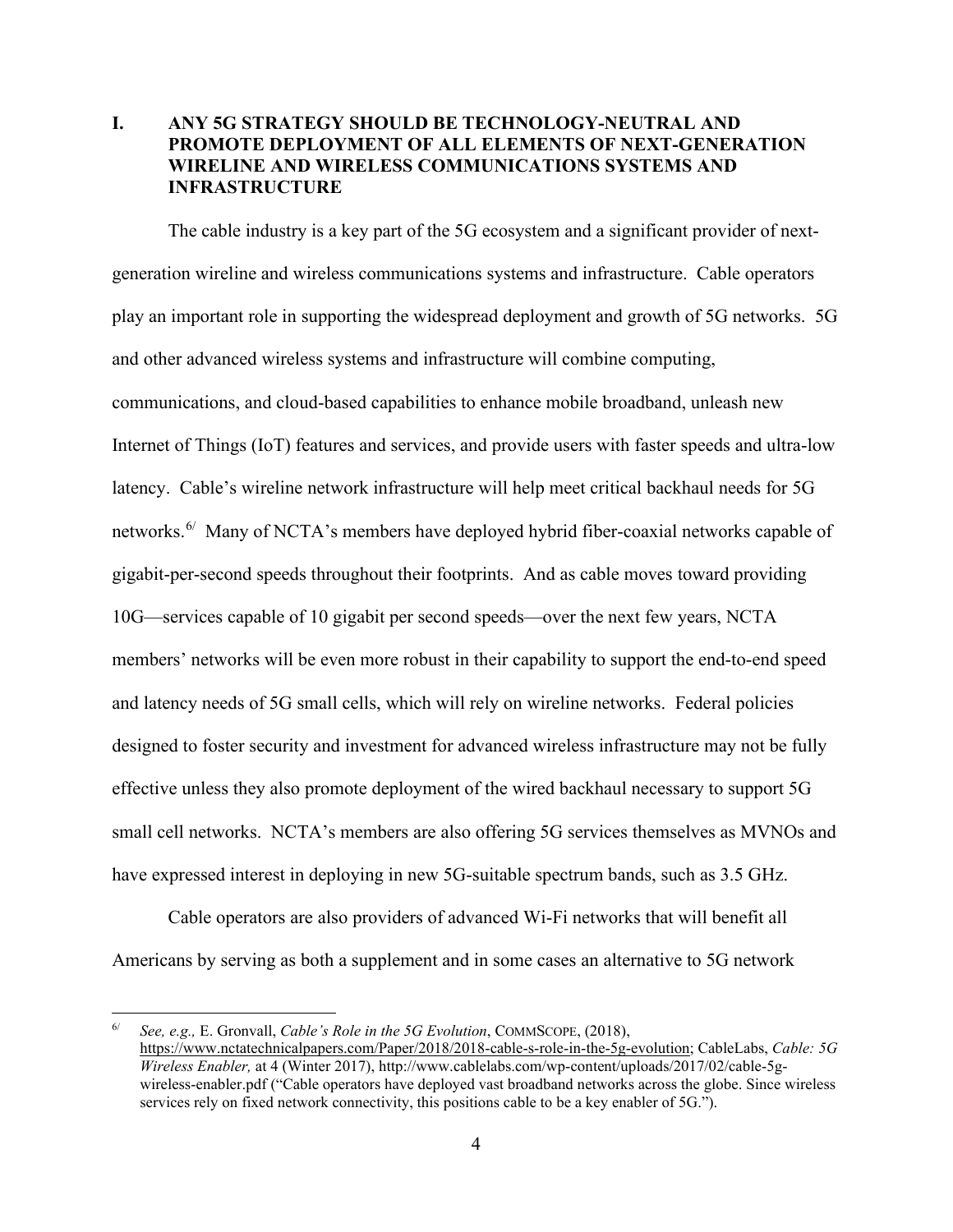capacity and capabilities.<sup>[7](#page-4-0)/</sup> American businesses already depend on Wi-Fi to deliver important services to American consumers, including not only wireless broadband, but also healthcare monitoring and connected medical devices, factory automation, asset tracking, smart farming solutions, and home security monitoring. Wi-Fi already carries over half of all internet traffic in the United States, and that trend is expected to continue to grow. $8/$  The annual economic contribution of unlicensed technologies such as Wi-Fi to the United States economy is substantial —approximately \$499 billion in 2018 alone, and projected to nearly double to \$993 billion annually by  $2023.^{9/}$  $2023.^{9/}$  $2023.^{9/}$ 

The FCC's recent decision to open additional mid-band spectrum for unlicensed use in the 6 GHz band provides a tremendous opportunity to enhance the features and capabilities of advanced Wi-Fi offerings.<sup>[10](#page-4-3)/</sup> The latest generation of Wi-Fi technology, Wi-Fi 6, offers multigigabit speeds, lower latency, greater throughput, and can support more devices on the network<sup>[11](#page-4-4)/</sup> – which will support the anticipated proliferation of IoT devices, artificial intelligence offerings, and machine-to-machine communications.The roll-out of the next generation of unlicensed technologies in the 6 GHz band will support wide-bandwidth Wi-Fi, as well as

<span id="page-4-0"></span><sup>7/</sup> *See. e.g., Cisco Annual Internet Report (2018-2023)*, at 14, [https://www.cisco.com/c/en/us/solutions/collateral/executive-perspectives/annual-internet-report/white-paper](https://www.cisco.com/c/en/us/solutions/collateral/executive-perspectives/annual-internet-report/white-paper-c11-741490.pdf)[c11-741490.pdf](https://www.cisco.com/c/en/us/solutions/collateral/executive-perspectives/annual-internet-report/white-paper-c11-741490.pdf) (*Cisco Annual Report)* ("Wi-Fi has a powerful role to play alongside other small cell technologies in delivering key use cases going forward in the 5G Era").

<span id="page-4-1"></span><sup>8/</sup> VNI Complete Forecast Highlights, United States, [https://www.cisco.com/c/dam/m/en us/solutions/service](https://www.cisco.com/c/dam/m/en_us/solutions/service-provider/vni-forecast-highlights/pdf/United_States_2022_Forecast_Highlights.pdf)[provider/vni-forecast-highlights/pdf/United States 2022 Forecast Highlights.pdf.](https://www.cisco.com/c/dam/m/en_us/solutions/service-provider/vni-forecast-highlights/pdf/United_States_2022_Forecast_Highlights.pdf) *See also infra* at n. 13.

<span id="page-4-2"></span><sup>9/</sup> Raul Katz & Fernando Callorda, Telecom Advisory Services, LLC, *The Economic Value of Wi-Fi: A Global View (2018 and 2023)* at 6-7, 33-34 (2018), https://morningconsult.com/wpcontent/ uploads/2018/10/Economic\_Value\_of\_Wi-Fi\_2018.pdf.

<span id="page-4-3"></span><sup>10/</sup> *In the Matter of Unlicensed Use of the 6 GHz Band*, Report and Order and Further Notice of Proposed Rulemaking, 35 FCC Rcd 3852 (2020).

<span id="page-4-4"></span><sup>11/</sup> Cisco's Annual Internet Report predicts that in North America, the number of networked devices will increase from 3 billion in 2018 to 5 billion by 2023. *Cisco Annual Report* at 4. Approximately 75 percent of those networked devices—3.4 billion—will either be wired or "connected over Wi-Fi." *Id.*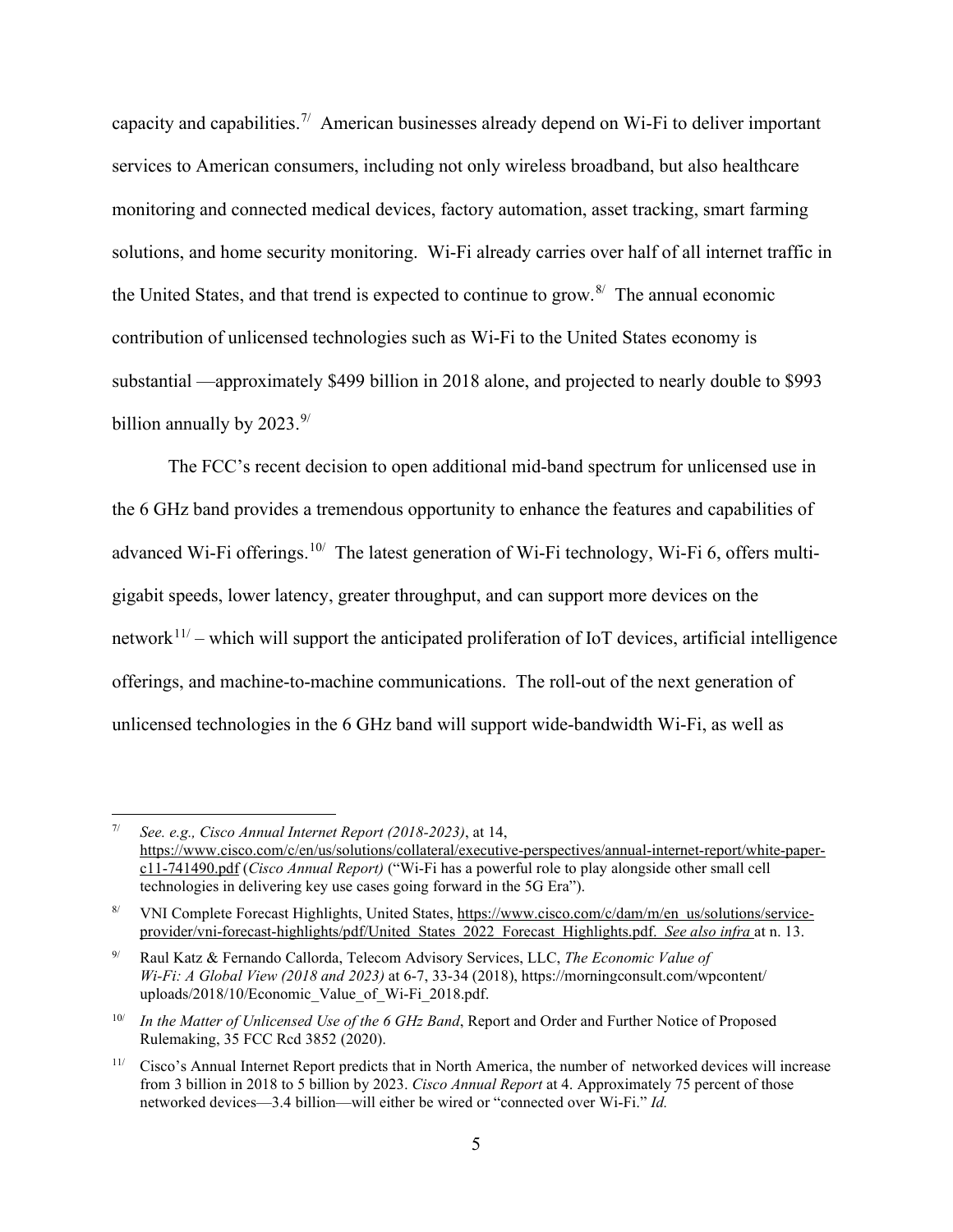innovative, data-intensive applications like connected healthcare, immersive training and educational opportunities, as well as high-resolution virtual and augmented reality applications.

Demands on Wi-Fi capacity will become even more acute as the United States continues to progress into a 5G world. The 5G future will generate vast amounts of new data traffic and will rely on a combination of licensed, unlicensed, and coordinated shared spectrum frequencies to deliver on 5G's promises of higher speeds and lower latencies. And while unlicensed spectrum will continue to carry the majority of traffic in the 5G environment, even cellular 5G will rely on unlicensed technologies like Wi-Fi to offload large amounts of data: "[t]he paradox of [licensed] 5G is that although it provides more bandwidth" compared to previous generations, "it will also support so much more data usage that even more offload is required," including to "unlicensed Wi-Fi technology." $12$ <sup>'</sup> Indeed, over 70% of 5G data traffic is expected to be offloaded to Wi-Fi by  $2022.^{13/2}$  $2022.^{13/2}$  $2022.^{13/2}$ 

In addition, Wi-Fi will bring multi-gigabit speeds and higher-capacity connections to areas where cellular 5G will not reach in the near future, such as in rural and remote areas, and to indoor areas where cellular signals may be weak. Thus, expanding the footprint of 5G and nextgeneration wireless offerings throughout the United States in urban, suburban, and rural environments, will require both licensed and unlicensed spectrum. In short, both wireline and Wi-Fi networks are indispensable technologies for ensuring wireless connectivity for all Americans and promoting the growth of 5G networks. The national strategy for 5G should

<span id="page-5-0"></span><sup>12/</sup> Wireless Infrastructure Association, *The 5G Paradox: The Need for More Offloading Options in the Next-Generation Wireless Era* 2 (Feb. 8, 2019), [https://wia.org/resource-library/the-5g-paradox](https://wia.org/resource-library/the-5g-paradox-the-need-for-more-offloading-options-in-the-next-generation-wireless-era/)[the-need-for-more-offloading-options-in-the-next-generation-wireless-era/.](https://wia.org/resource-library/the-5g-paradox-the-need-for-more-offloading-options-in-the-next-generation-wireless-era/)

<span id="page-5-1"></span><sup>13/</sup> Broadcom, *Wi-Fi in the 5G Era,* at slide 24 (2019), https://newamericadotorg.s3.amazonaws.com/documents/Wi-Fi\_in\_the\_5G\_Era\_-Broadcom\_presentation.pdf.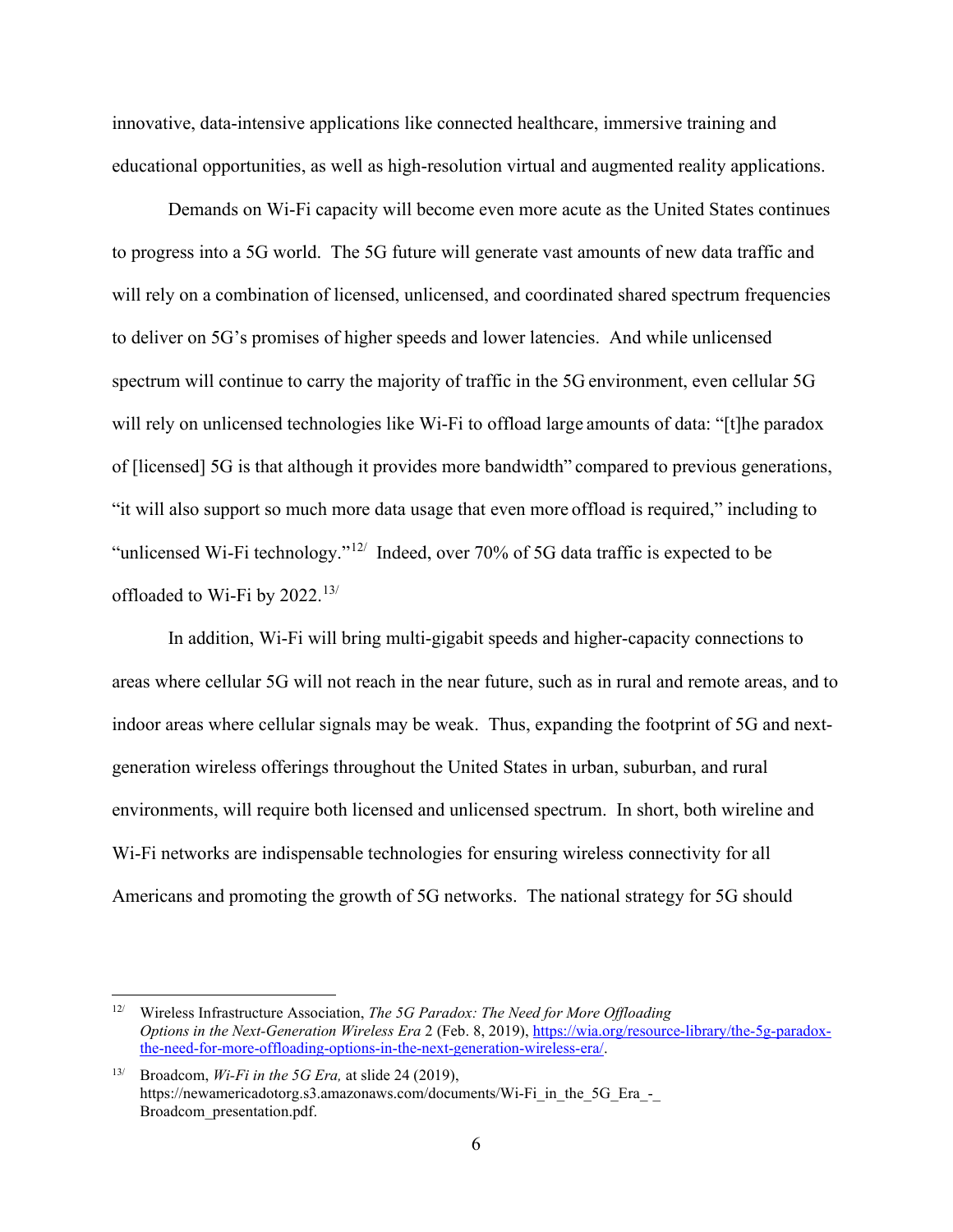support and implement policies that promote growth and innovation in all segments of the 5G ecosystem. [14/](#page-6-0)

## **II. THE SECURE 5G STRATEGY SHOULD BUILD UPON AND REINFORCE VOLUNTARY APPROACHES TO NETWORK SECURITY UNDERWAY IN VARIOUS MULTI-STAKEHOLDER PROCESSES**

The government's ongoing efforts to streamline deployment policies for wireless and wireline networks and to make more licensed and unlicensed spectrum available to support nextgeneration technologies will enable wireline networks, Wi-Fi, and 5G to work together to deliver high throughput connectivity across the country. But that objective requires a policy framework that is both technology- and business model-neutral, to ensure that American consumers continue to have access to the most advanced and innovative wireless technology offerings. The Federal government should refrain from policies and decisions that distort the free market or give preferences to one wireless technology over another, or to wireless technologies over wireline. In an environment where wireline and wireless technologies converge and become ever more interdependent, the Department should strive to adopt policies that promote growth, investment, interoperability, and security for all types of companies using all types of technologies.

A broad array of new services, features, and capabilities is emerging across the wireless ecosystem. Innovation is occurring in the 5G radio access networks (RANs), the 5G core, backhaul technologies that support connecting 5G RANs to wireline networks, the core wireline network itself, and in next-generation wireless offerings and capabilities such as Wi-Fi that rely on unlicensed bands. Companies involved in developing and providing next-generation wireless

<span id="page-6-0"></span><sup>14/</sup> *See In the Matter of Accelerating Wireline Broadband Infrastructure Development by Removing Barriers to Infrastructure Investment; Accelerating Wireless Broadband Deployment by Removing Barriers to Infrastructure Investment*, WC Docket No. 17-84, WT Docket No. 17-79, Comments of NCTA (June 15, 2017).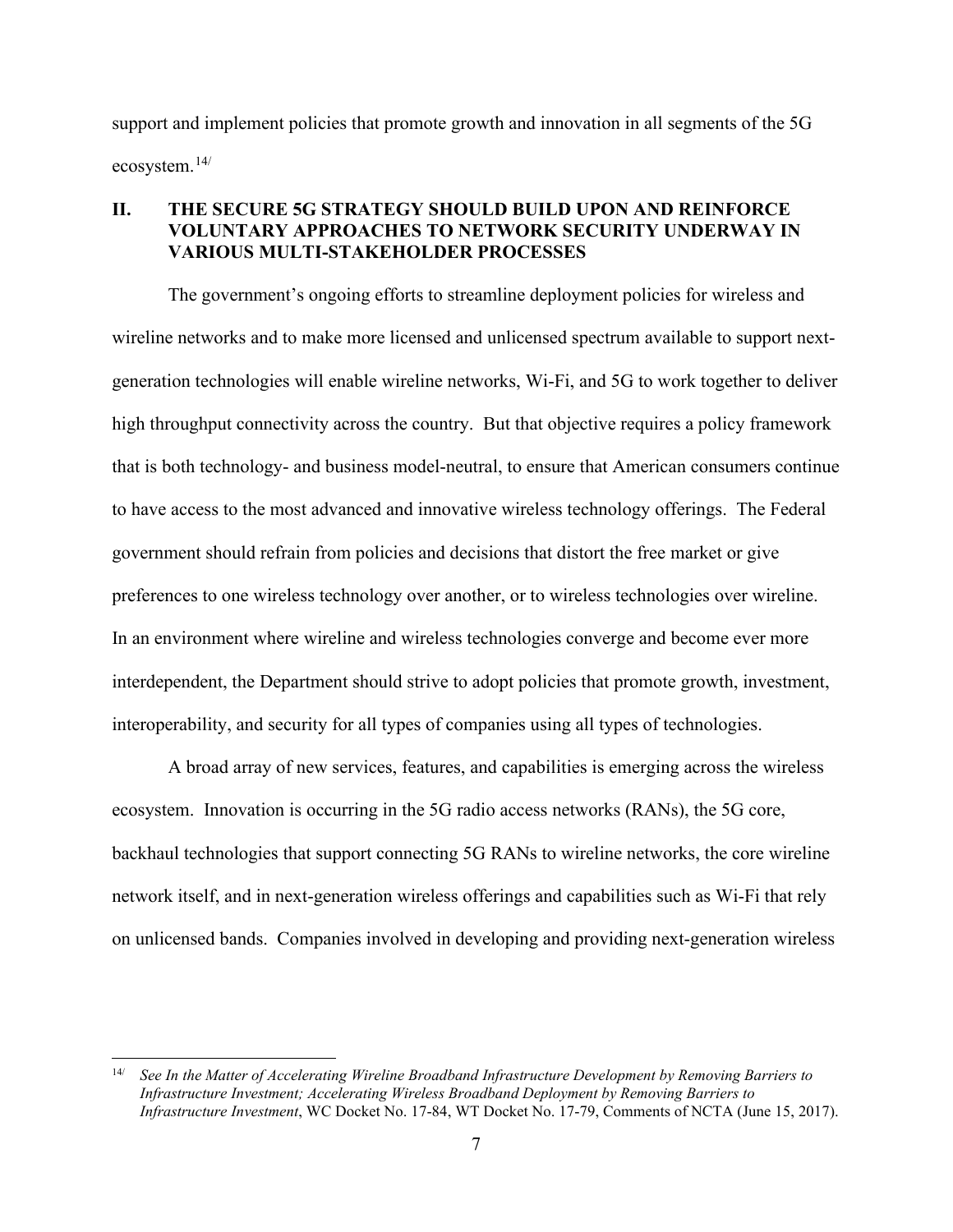systems and infrastructure have strong incentives to address security issues to encourage adoption and use of 5G devices and offerings, along with other advanced wireless services.

 Developing and implementing a secure 5G strategy warrants a "whole of government" response, involving not only NTIA and the Department, but coordination with other agencies and public-private partnerships involved in addressing the wide range of security issues implicated here. Efforts to secure 5G should build upon – and need not differ from – voluntary, consensusdriven approaches and initiatives underway across the technology landscape. The NIST Cybersecurity Framework provides guidelines for network providers and all other entities involved in deployment and operation of advanced wireless and wireline network systems and infrastructure.<sup>[15](#page-7-0)/</sup> NIST's special publication designed to assist federal agencies, companies, and other organizations in managing cybersecurity and privacy risks when deploying and using IoT devices also offers helpful guidance for strengthening 5G network and product security.<sup>[16/](#page-7-1)</sup>

 There is ongoing activity in a wide variety of industry bodies and working groups that is directly relevant and responsive to 5G security issues. This includes work by  $3GPP^{17}$  $3GPP^{17}$  $3GPP^{17}$ , Telecom Infra Project (TIP)<sup>18</sup>, the Global System for Mobile Communications Association (GSMA),  $^{19/}$  $^{19/}$  $^{19/}$ the Internet Engineering Task Force (IETF), $^{20/}$  $^{20/}$  $^{20/}$  the Messaging, Malware, and Mobile Anti-Abuse

<span id="page-7-0"></span><sup>15/</sup> *Framework for Improving Critical Infrastructure Cybersecurity*, Version 1.1, National Institute of Standards and Technology, (Apr. 16, 2018), [https://nvlpubs.nist.gov/nistpubs/CSWP/NIST.CSWP.04162018.pdf.](https://nvlpubs.nist.gov/nistpubs/CSWP/NIST.CSWP.04162018.pdf)

<span id="page-7-1"></span><sup>16/</sup> *Considerations for Managing Internet of Things (IoT) Cybersecurity and Privacy Risks*, NISTIR 8228, (June 2019), [https://csrc.nist.gov/publications/detail/nistir/8228/final.](https://csrc.nist.gov/publications/detail/nistir/8228/final)

<span id="page-7-2"></span><sup>17/</sup> *See* [https://www.3gpp.org/news-events/1975-sec 5g.](https://www.3gpp.org/news-events/1975-sec_5g)

<span id="page-7-3"></span><sup>18/</sup> *See* <https://telecominfraproject.com/who-we-are/>

<span id="page-7-4"></span><sup>19/</sup> *See e.g., Securing the 5G Era*, [https://www.gsma.com/security/securing-the-5g-era/.](https://www.gsma.com/security/securing-the-5g-era/) 

<span id="page-7-5"></span><sup>20/</sup> *See e.g., 5G Security Standards: What are They?* (June 10, 2020), <https://www.sdxcentral.com/5g/definitions/5g-security-standards/> (Noting collaboration between 3GPP and IETF on development of 5G security standards); *Security architecture and procedures for 5G system*, v. 16.2 (March 27, 2020), [https://portal.3gpp.org/desktopmodules/Specifications/SpecificationDetails.aspx?specificationId=3169.](https://portal.3gpp.org/desktopmodules/Specifications/SpecificationDetails.aspx?specificationId=3169)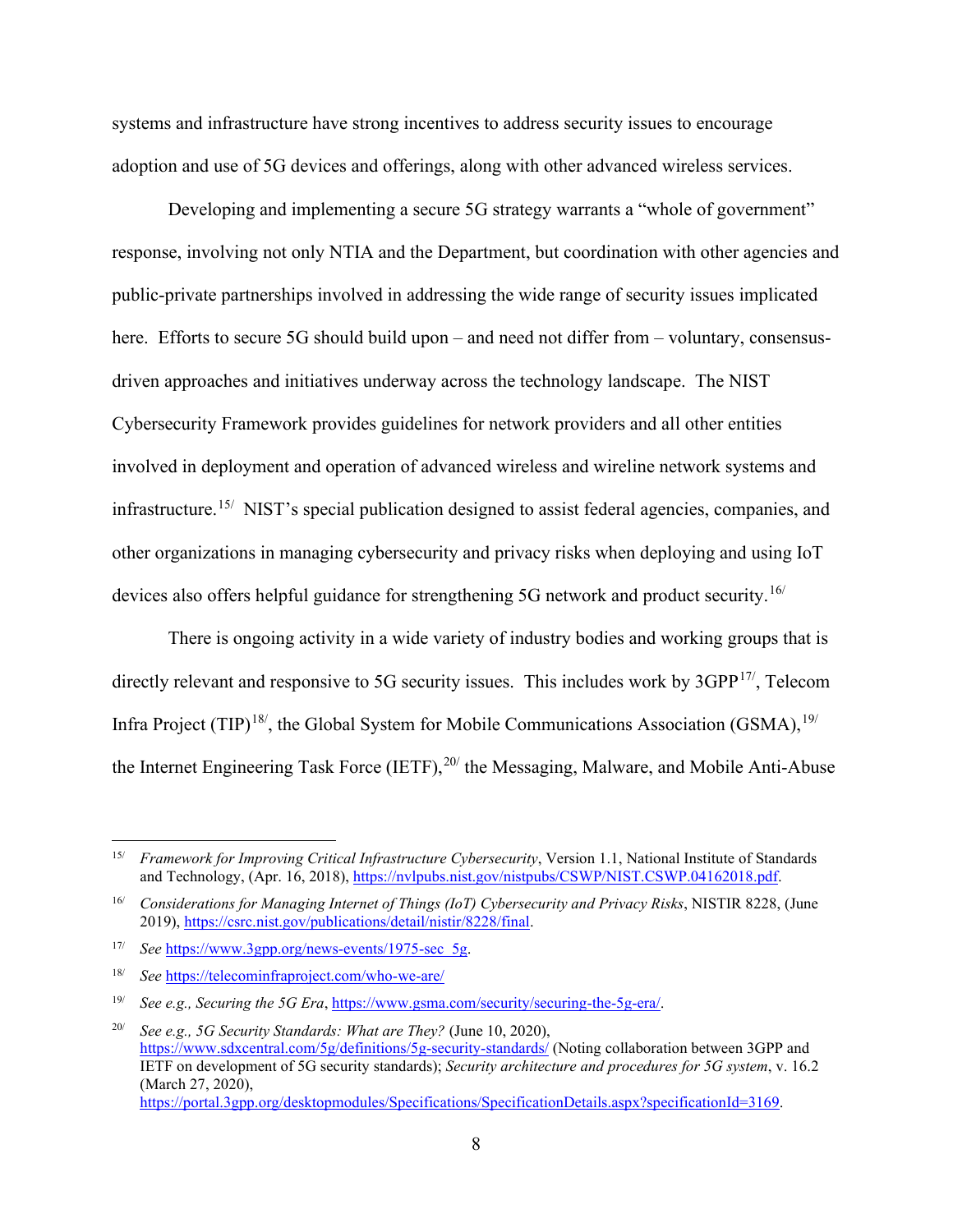Working Group (M3AAWG), $^{21/2}$  $^{21/2}$  $^{21/2}$  the FCC's Communications Security, Reliability and Interoperability Advisory Council  $(CSRIC)^{22/2}$  $(CSRIC)^{22/2}$  $(CSRIC)^{22/2}$  and ongoing efforts under the Department's own Botnet Roadmap.<sup>[23/](#page-8-2)</sup> There is also important work related to 5G security taking place at the Department of Homeland Security (DHS) in conjunction with the activities of the ICT Supply Chain Risk Management Task Force.<sup>[24/](#page-8-3)</sup> The task force, a public-private partnership, is cochaired by the Communications and the IT Sector Coordinating Councils (CSCC and IT-SCC). It has a two-year charter to identify and manage risk to the global ICT supply chain, with a specific focus on bolstering supply chain security for 5G and other next-generation networks.

Most of the ongoing initiatives noted above operate as multi-stakeholder groups or public-private partnerships. The success of these efforts reflects the efficacy of their foundational principles: (i) collaboration with industry, (ii) consensus-driven best practices, (iii) flexible standards, and (iv) voluntary adoption and usage. The Department's efforts on 5G should follow the multi-stakeholder and public-private partnership models and adhere to those key principles.

<span id="page-8-0"></span><sup>21/</sup> Mobile Best Practices, M3AAWG, [https://www.m3aawg.org/mobile.](https://www.m3aawg.org/mobile)

<span id="page-8-1"></span><sup>22/</sup> *See e.g.,* CSRIC VII, Working Group 2, "Managing Security Risk in the Transition to 5G,"; CSRIC VII, Working Group 3, "Managing Security Risk in Emerging 5G Implementations," [https://www.fcc.gov/about](https://www.fcc.gov/about-fcc/advisory-committees/communications-security-reliability-and-interoperability-council-vii)[fcc/advisory-committees/communications-security-reliability-and-interoperability-council-vii.](https://www.fcc.gov/about-fcc/advisory-committees/communications-security-reliability-and-interoperability-council-vii) *See also id.,* CSRIC VII, *Report on Risks to 5G from Legacy Vulnerabilities and Best Practices for Mitigation* (June 10, 2020).

<span id="page-8-2"></span><sup>23/</sup> *A Road Map Toward Resilience Against Botnets*, Nov. 29, 2018, [https://www.commerce.gov/sites/default/files/2018-](https://www.commerce.gov/sites/default/files/2018-11/Botnet%20Road%20Map%20112918%20for%20posting_1.pdf) [11/Botnet%20Road%20Map%20112918%20for%20posting 1.pdf.](https://www.commerce.gov/sites/default/files/2018-11/Botnet%20Road%20Map%20112918%20for%20posting_1.pdf)

<span id="page-8-3"></span><sup>24/</sup> *See e.g., CISA's ICT Supply Chain Risk Management Task Force Makes Key Acquisition Recommendations*  (June 20, 2019)[, https://www.dhs.gov/news/2019/06/20/cisa-s-ict-supply-chain-risk-management-task-force](https://www.dhs.gov/news/2019/06/20/cisa-s-ict-supply-chain-risk-management-task-force-makes-key-acquisition)[makes-key-acquisition;](https://www.dhs.gov/news/2019/06/20/cisa-s-ict-supply-chain-risk-management-task-force-makes-key-acquisition) *DHS and Private Sector Partners Establish Information and Communications Technology Supply Chain Risk Management Task Force*, Department of Homeland Security (Oct. 30, 2018), [https://www.dhs.gov/news/2018/10/30/dhs-and-private-sector-partners-establish-information-and](https://www.dhs.gov/news/2018/10/30/dhs-and-private-sector-partners-establish-information-and-communications-technology)[communications-technology](https://www.dhs.gov/news/2018/10/30/dhs-and-private-sector-partners-establish-information-and-communications-technology) (describing the Task Force's activities, including its function as the industry interface with the C-SCRM program).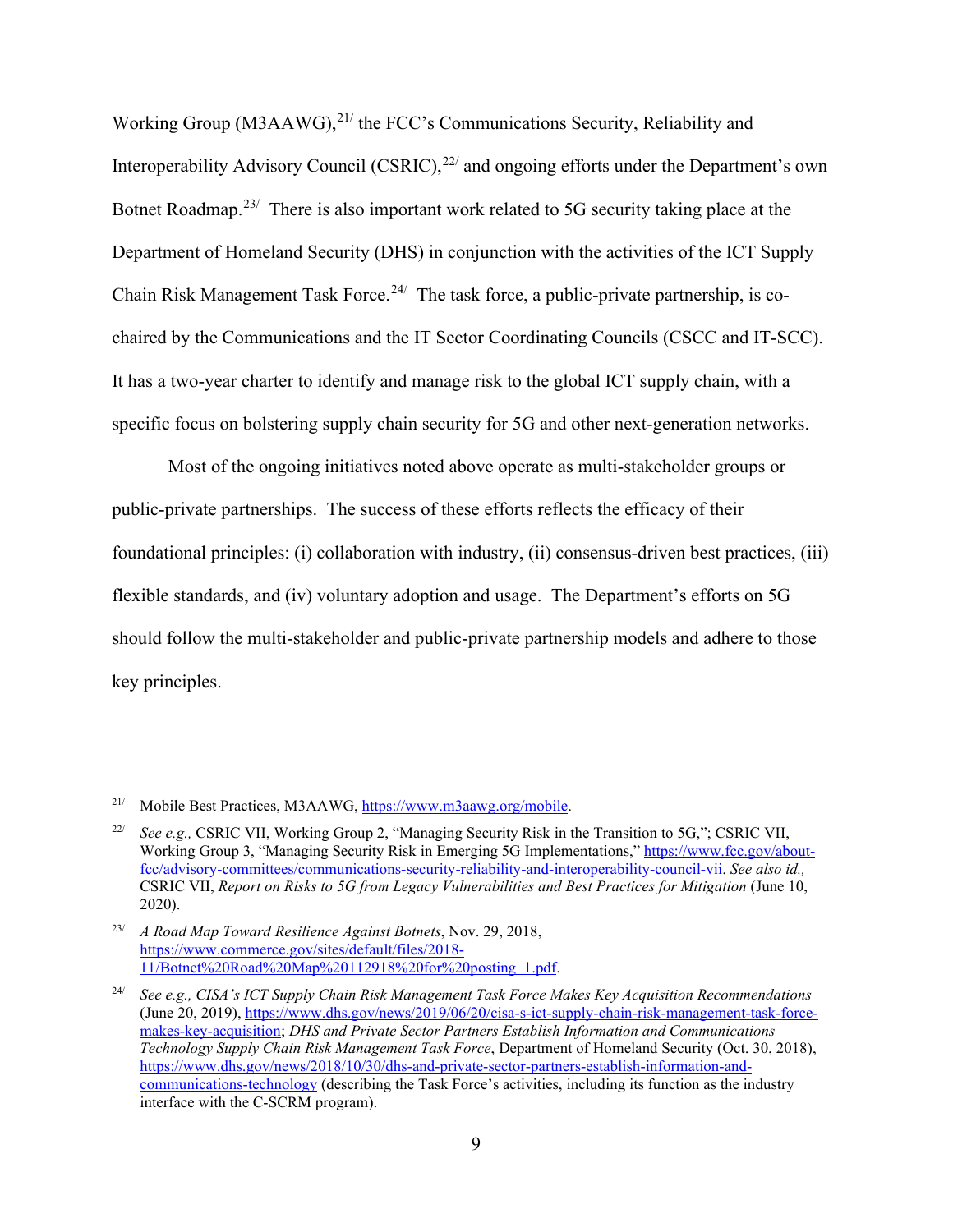Securing network infrastructure, such as 5G, requires a layered approach. It starts with a standards-setting process to ensure the security of the software-driven protocols and algorithms that will underpin new 5G offerings, continues with security by design in product development and deployment, addresses processes and mechanisms for identifying and mitigating vulnerabilities and gaps, promotes effective supply chain security measures, provides interoperability and vendor diversity, and draws upon the NIST Cybersecurity Framework to help effectively manage security risks and threats.

In addition to employing a layered, technology-neutral approach that builds upon existing multi-stakeholder initiatives, the Department also should embrace open security principles in formulating its 5G security strategy. The cable industry has long supported open security principles, including for our wireline networking technologies such as CableLabs' DOCSIS technology, and that these principles are now reflected in the work of groups such as the O-RAN Alliance and appear to hold promise for security and vendor diversity in  $5G<sup>25/</sup>$  $5G<sup>25/</sup>$  $5G<sup>25/</sup>$  Further, open security not only expedites and refines development of security standards and specs, it promotes competition and vendor diversity by reducing barriers to entry and participation in product design and development.

#### **III. THE DEPARTMENT'S 5G STRATEGY SHOULD PRESERVE AND STRENGTHEN U.S. GLOBAL TECHNOLOGY LEADERSHIP**

Technical research and development, product testing, and global standards and specifications around security and interoperability are crucial to bolstering 5G security implementation and innovation. To that end, NTIA, the Department, and Administration should

<span id="page-9-0"></span><sup>25/</sup> *See e.g.*, Press Release, *O-RAN Alliance Continues to Grow as Global Operators and Suppliers Reach Across Borders to Collaborate on Open Innovation in Radio Access Networks* (Feb. 20, 2020), [https://www.businesswire.com/news/home/20200220005795/en/O-RAN-Alliance-Continues-Grow-Global-](https://www.businesswire.com/news/home/20200220005795/en/O-RAN-Alliance-Continues-Grow-Global-Operators-Suppliers)[Operators-Suppliers.](https://www.businesswire.com/news/home/20200220005795/en/O-RAN-Alliance-Continues-Grow-Global-Operators-Suppliers)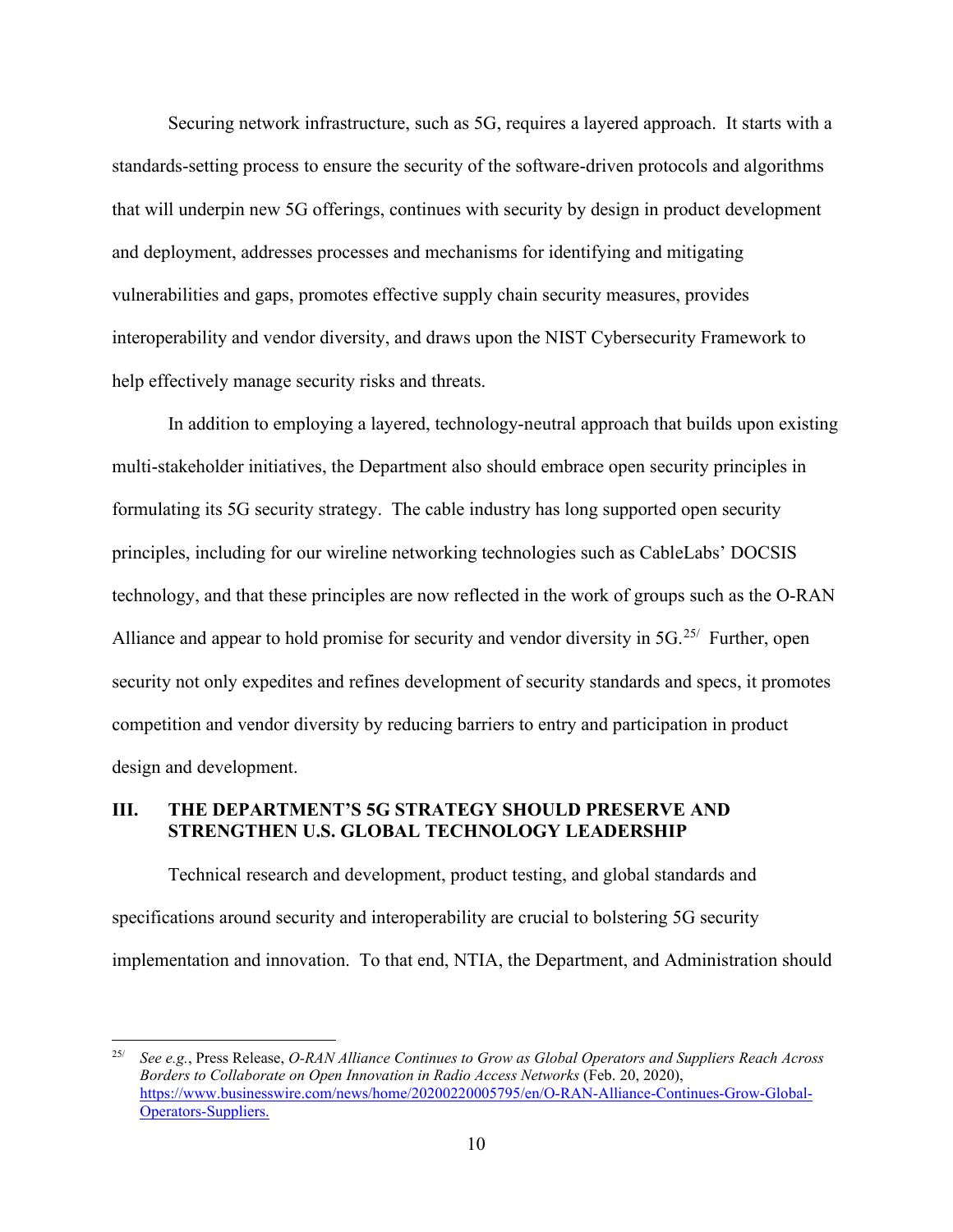ensure that their efforts around 5G network security and supply chain promote U.S. global leadership in these areas and do not have the unintended consequence of excluding U.S. companies from participating in international research, development, standards, and specifications work.

In this respect, the Department itself may act on one aspect of a secure 5G strategy, through its rules implementing the directive in Executive Order 13873 to address supply chain risks arising from ICTS. In particular, the Department should ensure that those rules do not inadvertently or unnecessarily impede these critical security-related activities.

The pace of innovation in next-generation wireless systems and infrastructure will continue to accelerate rapidly, and U.S. leadership will depend upon the degree to which companies in the 5G ecosystem can evolve, adapt, and upgrade their network and product features, services, and capabilities. It is therefore critical to continued U.S. leadership in nextgeneration wireless technologies that the path for ICTS innovation and investment across the wireless ecosystem remain as clear as possible, unencumbered by unnecessary barriers and risks, and that the investors who fund advanced wireless system and infrastructure research, technology development, standards work, deployment, and maintenance are not deterred to the point of diverting their resources to less risky endeavors. Accordingly, to help galvanize 5G infrastructure security innovation and preserve U.S. leadership, the Department should focus the applicability of any rules implementing EO 13873 on transactions that involve actual deployment of 5G ICTS posing material national security risks, and categorically exclude ICTS transactions

11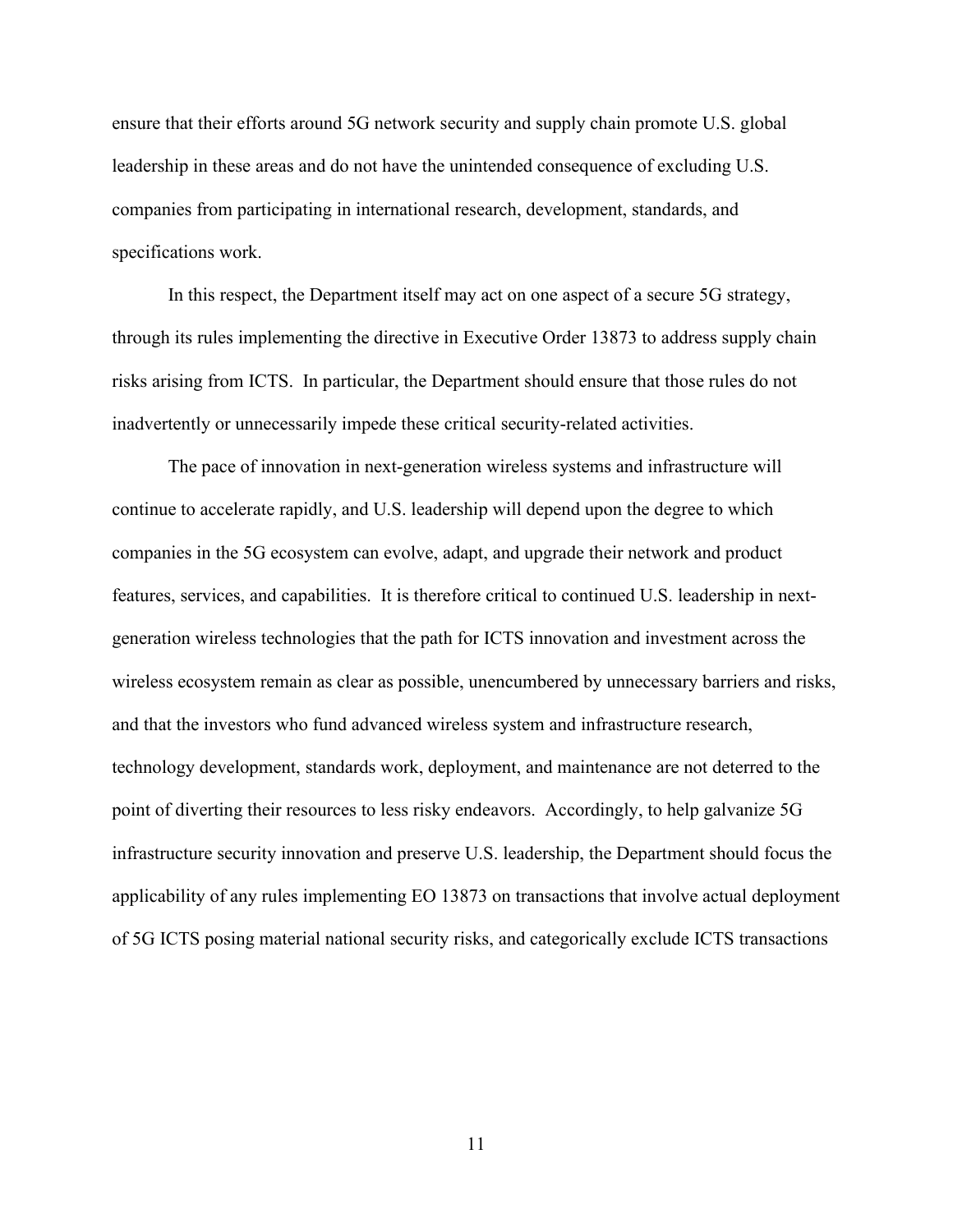that support technical research, testing, and global ICT specifications and standards development.[26/](#page-11-0)

The United States is the undisputed world leader in the unlicensed technologies that facilitate efficient use on 4G and 5G wireless networks. American companies are leaders not only in innovation and deployment of these crucial technologies, but also in the standards processes that drive the global unlicensed economy. In the Wi-Fi context, the major chipmakers and OEMs are American companies (e.g., Broadcom, Intel, Qualcomm, HPE, Cisco), who are also heavily involved in standards development. The Wi-Fi standard-setting experience highlights the benefits of strong U.S. company involvement in such efforts, and the Department should pursue policies that fosters a similar outcome for the 5G ecosystem.

The Department's recent decision to amend the rules governing Huawei's placement on the Entity List to clarify that U.S. companies may disclose certain technologies, subject to the Export Administration Regulations (EAR), to standards development bodies in which Huawei is participating should help bolster U.S. leadership on standards and specifications for 5G and other next-generation wireless systems and infrastructure.<sup>[27](#page-11-1)/</sup> Much of this work is done in global forums with international collaboration on technology development. Any new rule in the broader supply chain rulemaking launched by EO 13873 should be harmonized with this decision so that technical standards and specifications, testing and research are not in scope for "transaction" review, and thereby avoid unnecessary hindrance of innovation and new product

<span id="page-11-0"></span><sup>26/</sup> *See In the Matter of Securing the Information and Communications Technology and Services Chain*, Docket No. 191119-0084, Comments of NCTA-The Internet & Cable Television Association (Jan. 10, 2020), at 11-12.

<span id="page-11-1"></span><sup>27/</sup> Press Release, *Commerce Clears Way for U.S. Companies to More Fully Engage in Tech Standards-Development Bodies,* Department of Commerce (June 15, 2020), [https://www.commerce.gov/news/press](https://www.commerce.gov/news/press-releases/2020/06/commerce-clears-way-us-companies-more-fully-engage-tech-standards)[releases/2020/06/commerce-clears-way-us-companies-more-fully-engage-tech-standards.](https://www.commerce.gov/news/press-releases/2020/06/commerce-clears-way-us-companies-more-fully-engage-tech-standards) This decision is a step in the right direction of promoting U.S. technology leadership, but the Department should take full account of important standards and specifications developed in organizations that may not readily qualify as a "voluntary consensus standards body" under the current rule.